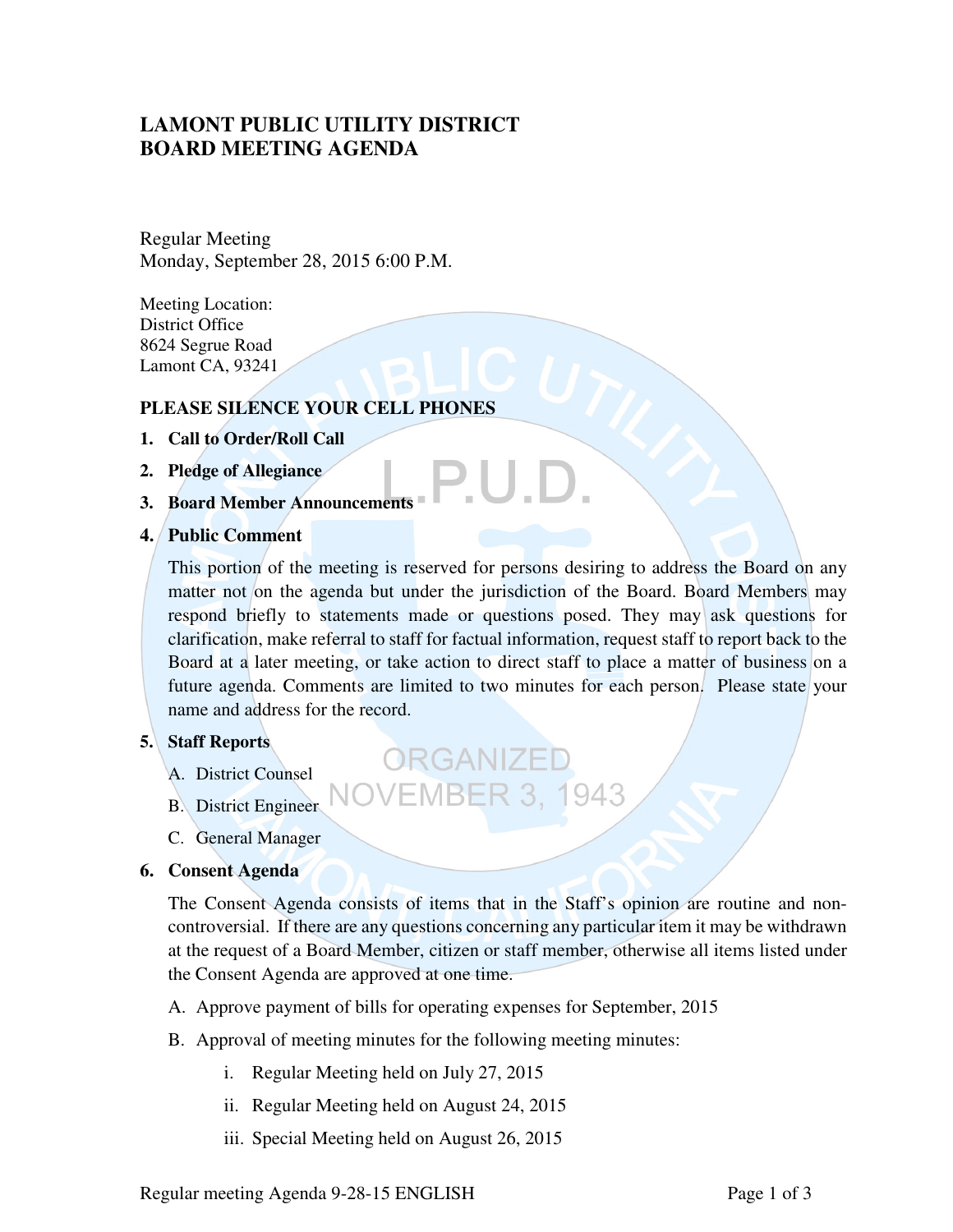- C**.** Approval of Financial Statements for August, 2015
- D. Approval of Payroll Journal for August, 2015
- E. Progress Pay Estimates (PPE) for Capital Projects for August, 2015
	- i. Water Well #19, PPE #16, Brough Construction Inc., \$129,543.99.

### **7. Regular Agenda**

- A. Report and Possible Minute Action: Consideration and possible approval to purchase GapVax Vacuuming and Jetting Truck through HGACbuy; **General Manager, Nick Turner**
- B. Report and Possible Minute Action: Consideration and possible approval of Consolidation Agreement with the El Adobe Property Owner's Association, Inc.; **General Manager, Nick Turner**
- C. Information Only: District water supplied to Weedpatch Park located at 7443 Buena Vista Blvd.; **General Manager, Nick Turner**
- D. Report and Possible Minute Action: Consideration and possible approval of Contract Change Order No. 9 for the Water Well #19 project in the amount of \$34,400; **District Engineer, JT Gardiner**
- E. Report and Possible Minute Action: Consideration and possible approval of Contract Change Order No. 9 for the SSMP Sewer Cleaning and Video Inspection Project in the amount of \$14,300; **District Engineer, JT Gardiner**
- F. Report and Possible Minute Action: Discussion and possible direction regarding District Engineer attending only a portion of the District's board meeting; **Director Gonzalez**
- G. Report and Possible Minute Action: Consideration and possible approval of the purchase of a *Wonderware* software upgrade to facilitate the integration of the Well #19 project into the District's SCADA system; **General Manager, Nick Turner**
- H. Report and Possible Minute Action: Clarification on use of District equipment by other public agencies and/or organizations such as headsets for translations, projectors and screens, printers and bill insert machine; **General Manager, Nick Turner**
- I. Report and Possible Minute Action: Consideration and approval of CEQA document for the installation of a Solar PV System at the wastewater treatment plant; **District Engineer, JT Gardiner**
- J. Report and Possible Minute Action: Kern County Special District Association Membership; **General Manager, Nick Turner**
- K. Report and Possible Minute Action: Update on the District's water conservation efforts; **General Manager, Nick Turner**
- L. Report and Possible Minute Action: Confirmation of pay ranges for all District positions; **General Manager, Nick Turner**